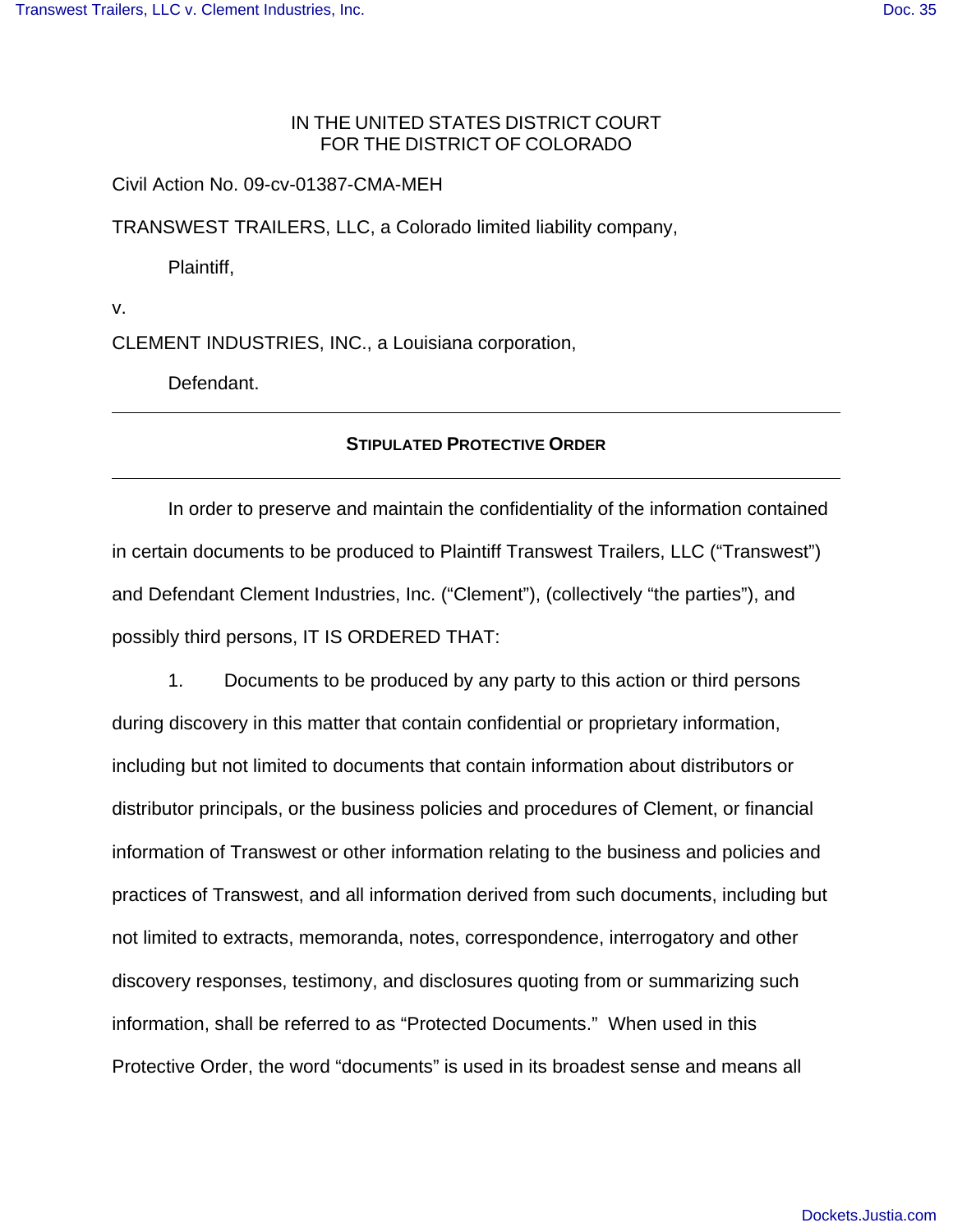written and computerized materials, videotapes, and all other tangible items and items in magnetic or electronic form. Except as otherwise indicated below, documents designated by the producing party as "Confidential" that are produced in this action will be Protected Documents and given confidential treatment as described below.

2. Both the Protected Documents and the information contained therein must be treated as confidential and must be used solely for the purpose of prosecuting or defending this action. Except with the prior written consent of the producing party and the party that is the subject of the information, or on further order of the Court, the Protected Documents or information contained therein which are designated as "Confidential" may be shown, disseminated, discussed, or disclosed only to the following persons:

- a. Counsel of record in this action, other members of counsel's law firm, and any other counsel associated to assist in the preparation or trial of this action;
- b. Employees of counsel of record or of associated counsel who assist in the preparation or trial of this action;
- c. Outside experts and consultants retained by any party in good faith for the preparation or trial of this action, provided that no disclosure shall be made to any expert or consultant who is employed by a direct competitor of Clement, or its subsidiaries or successors;
- d. Current or former employees or agents of the party or person who produced the Protected Document;
- e. Stenographic reporters engaged for depositions or proceedings necessary to this action;
- f. Persons (including corporate representatives) who are noticed for deposition or subpoenaed for trial testimony;
- g. Current and former management level employees involved in the litigation on behalf of the parties;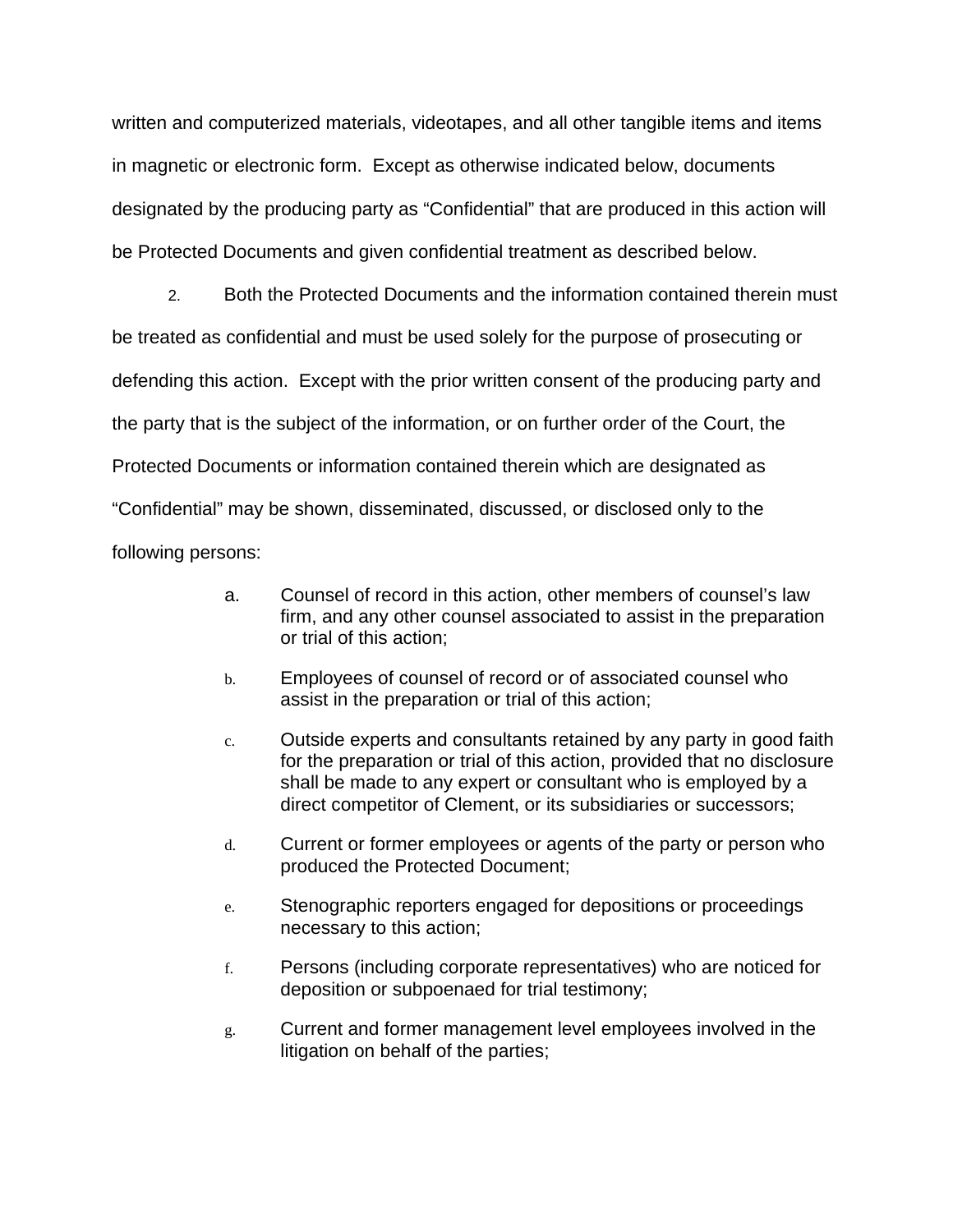- h. Employees of outside copy services used to make copies of Protected Documents; and
- i. The Court and its staff.

2. Before receiving access to any of the Protected Documents or the information contained therein, each person described in subparagraphs 2(c) and 2(e) above shall be advised of the terms of this Protective Order, shall be given a copy of this Protective Order, and shall agree in writing to be bound by its terms and to be subject to the jurisdiction of the United States District Court of the District of Colorado, by either signing a copy of this Protective Order or a declaration in the form attached as Exhibit A, or, if during a deposition, then by oral declaration on the record in substantially the same language as Exhibit A.

3. Nothing in this Protective Order relieves any former employee of any producing party or third person of any previous existing obligations to maintain in confidence information or documents obtained in the course of his or her employment.

4. Before designating any material as "Confidential," the producing party will make a bona fide determination that the material is, in fact, subject to the Protective Order. If a receiving party disagrees with the designation of any document, it will so notify the producing party in writing and, if the parties cannot resolve the issue within ten days of the producing party's receipt of the notice, the objecting party will have the option to apply to the Court to determine whether the document is confidential. The party designating a document as "Confidential" has the burden of proving that a Protected Document contains such designated confidential information. The objecting party will treat any document so marked as "Confidential" until the Court enters a contrary ruling on the matter.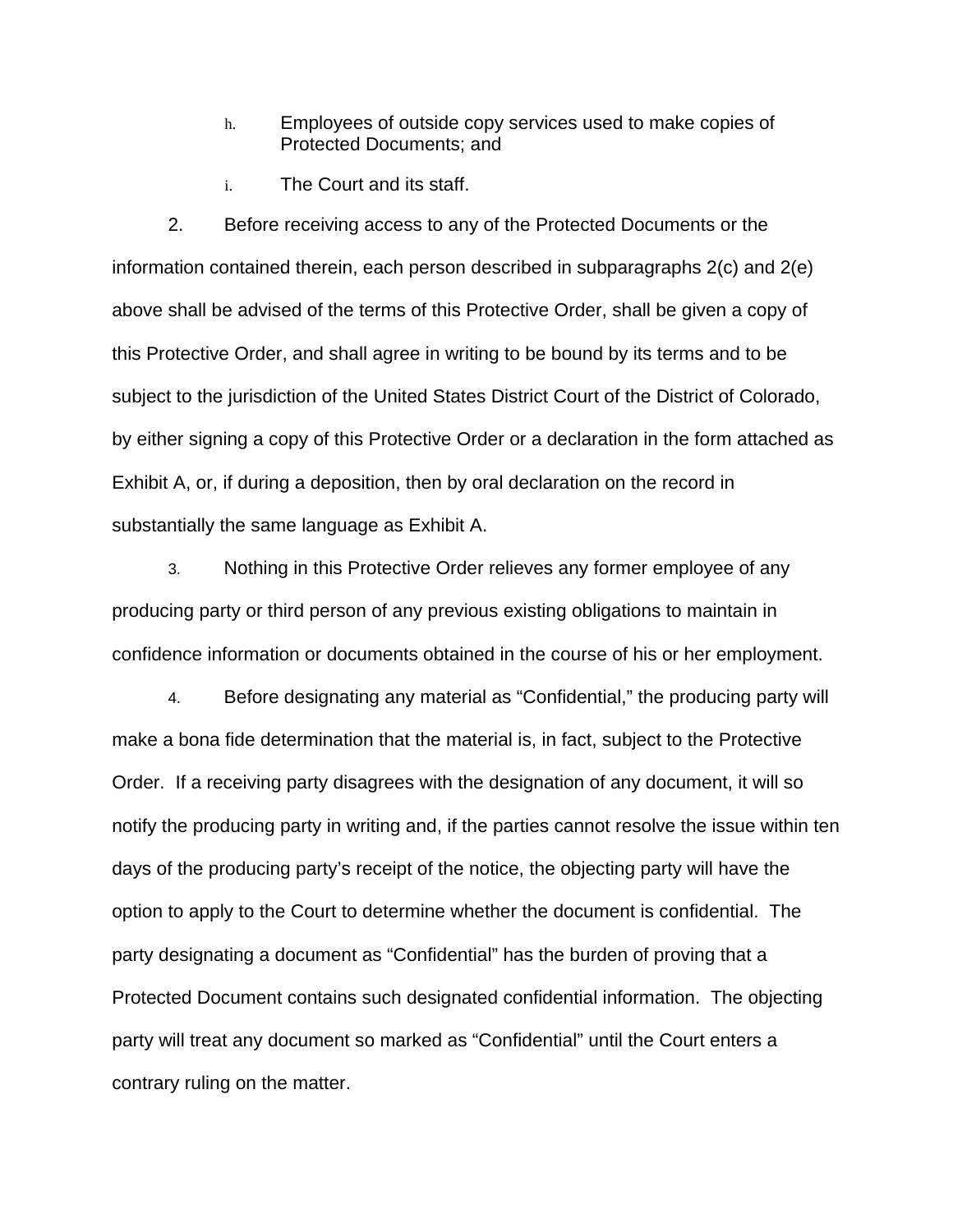5. Within sixty days after final termination of this action, counsel shall return to the producing party, or at the option of the producing party, destroy the Protected Documents and all copies of those documents in the possession of counsel, his or her clients, and counsel's clients' consulting and testifying experts. Counsel shall certify in writing that all such documents and copies thereof have been returned to the producing party, or destroyed at the producing party's option, and each expert who received copies of such documents shall also certify that he or she has destroyed all notes, memoranda, or other documents created by that expert from or containing information contained in the Protected Documents. Receiving counsel, however, need not destroy or return Protected Documents if retention of such documents is required by counsel's document retention policies or insurance carriers. Receiving counsel also need not destroy or return its legal files, litigation documents, or similar documents to the extent they include Protected Documents. However, this Stipulated Protective Order will continue to apply to any and all Protected Documents retained by counsel pursuant to this paragraph 6.

6. To the extent that Protected Documents or information contained therein are used in the taking of depositions, at any hearing or at trial, or in any filing with the Court, such documents or information shall remain subject to the provisions of this Protective Order and shall be submitted to the Court in a sealed envelope or container clearly marked "CONFIDENTIAL" and with a statement substantially in the following form:

This envelope contains documents which are filed in this case by [name of party] and which are confidential pursuant to the Protective Order entered in this case. This envelope is to remain sealed and its contents disclosed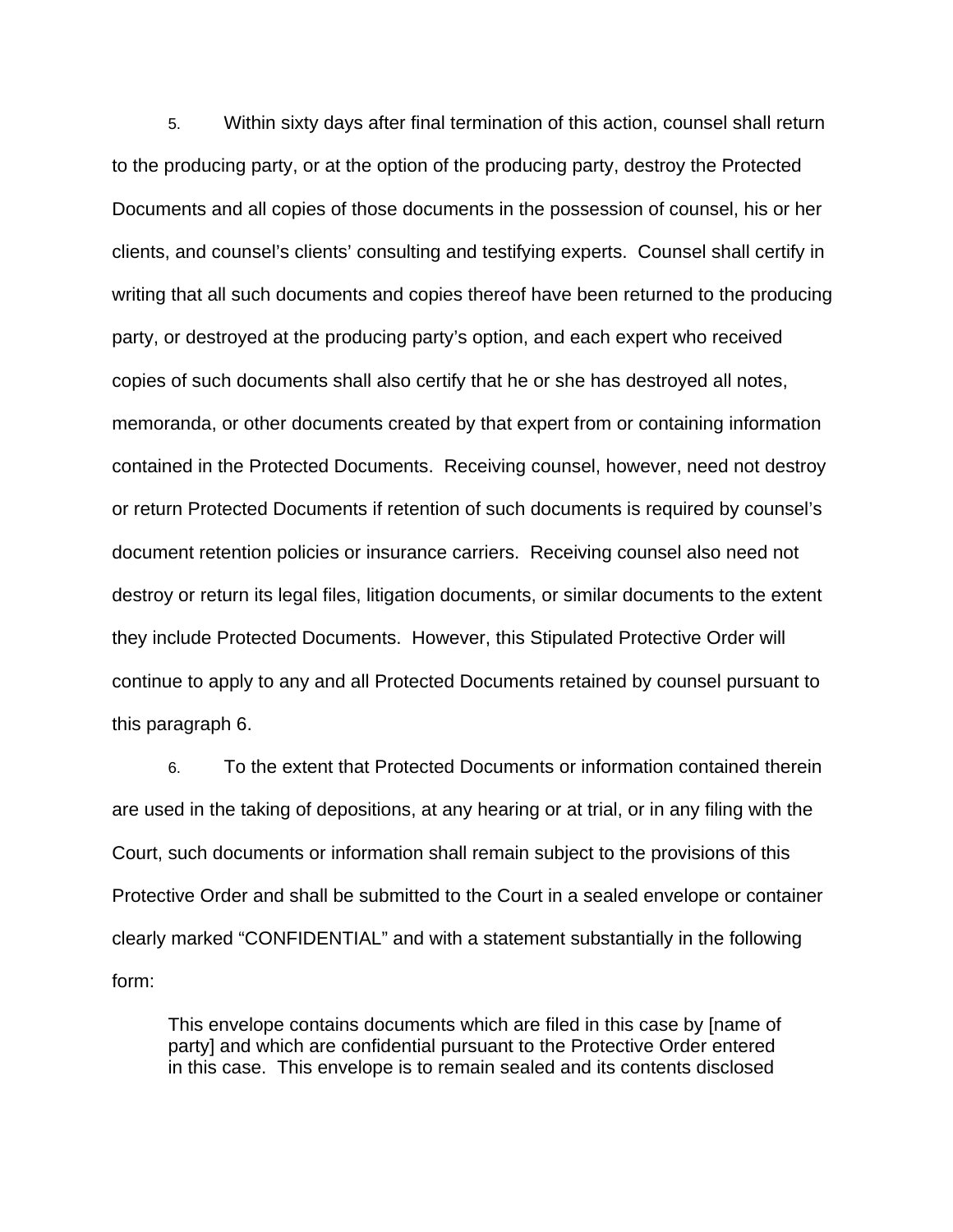only to the Court and those persons authorized to view its contents under the terms of the Protective Order.

Such documents are to be maintained under seal by the clerk or court reporter. With respect to any deposition, hearing or trial transcript, the producing party may, on the record or within ten business days after receipt of the transcript, designate portions of the transcript relating to the information specified in paragraph 1 above as Protected Documents as "Confidential" under this Stipulated Protective Order. During the first ten business days following receipt of a transcript in which a request for confidential treatment was made on the record, the entire transcript must be treated as "Confidential" This provision, however, does not prevent the deponent from reviewing the transcript in accordance with Federal Rule of Civil Procedure 30(e).

7. Counsel for the parties will maintain a list of all persons to whom any Protected Document or thing or information contained therein is provided along with the signed Protected Order or declaration, except that counsel need not include full-time administrative, executive, or secretarial employees of counsel on such list. The list and signed Protective Order or declaration must be available for inspection by the Court and furnished upon request to the disclosing party's counsel at the end of the litigation.

8. All parties reserve the right to apply to the Court for an order modifying or amending the terms of this Protective Order, either upon consent of all other parties or upon a showing of good cause and other appropriate showing under the particular circumstances.

9. After the termination of these matters, the provisions of this Protective Order shall continue to be binding.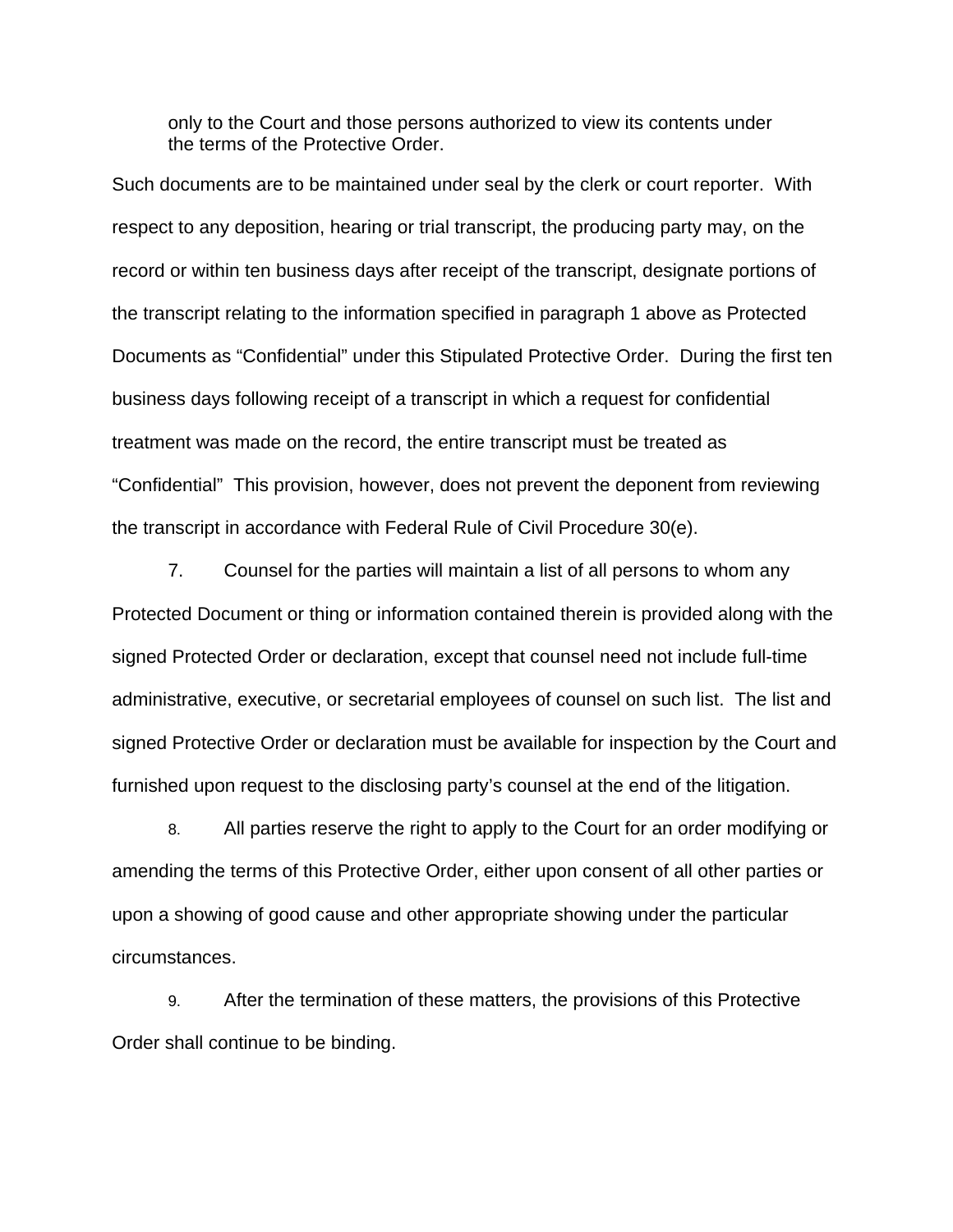10. The parties agree that this Court shall have jurisdiction over the parties, their attorneys, and experts for enforcement of the provisions of the Protective Order following the termination of this litigation and, by the parties' stipulation to this Protective Order, hereby consent to this jurisdiction. The Court makes no representation as to whether it will retain jurisdiction over the Protective Order following the termination of the litigation.

11. If a third party, another court, or an administrative agency subpoenas or orders the production of material designated as "Confidential" pursuant to this Protective Order and that a party has obtained under the terms of this Protective Order, such party must promptly notify the designating party in writing of the existence and terms of such subpoena or order and of the deadline by which material responsive to the subpoena or order must be produced.

12. Nothing herein affects or restricts the rights of any party with respect to its own documents or information, or to information obtained or developed independently of documents, transcripts, and materials afforded confidential treatment pursuant to this Protective Order.

13. Nothing contained in this Protective Order must be construed to prejudice any party's right to use at the trial of this action any confidential material appropriately designated as such under the standards set forth herein; provided, however, that reasonable notice of the intended use of confidential material in such proceedings shall be provided to the party who made the "Confidential" designation to enable that party to seek relief from the Court or to otherwise arrange for proper safeguards.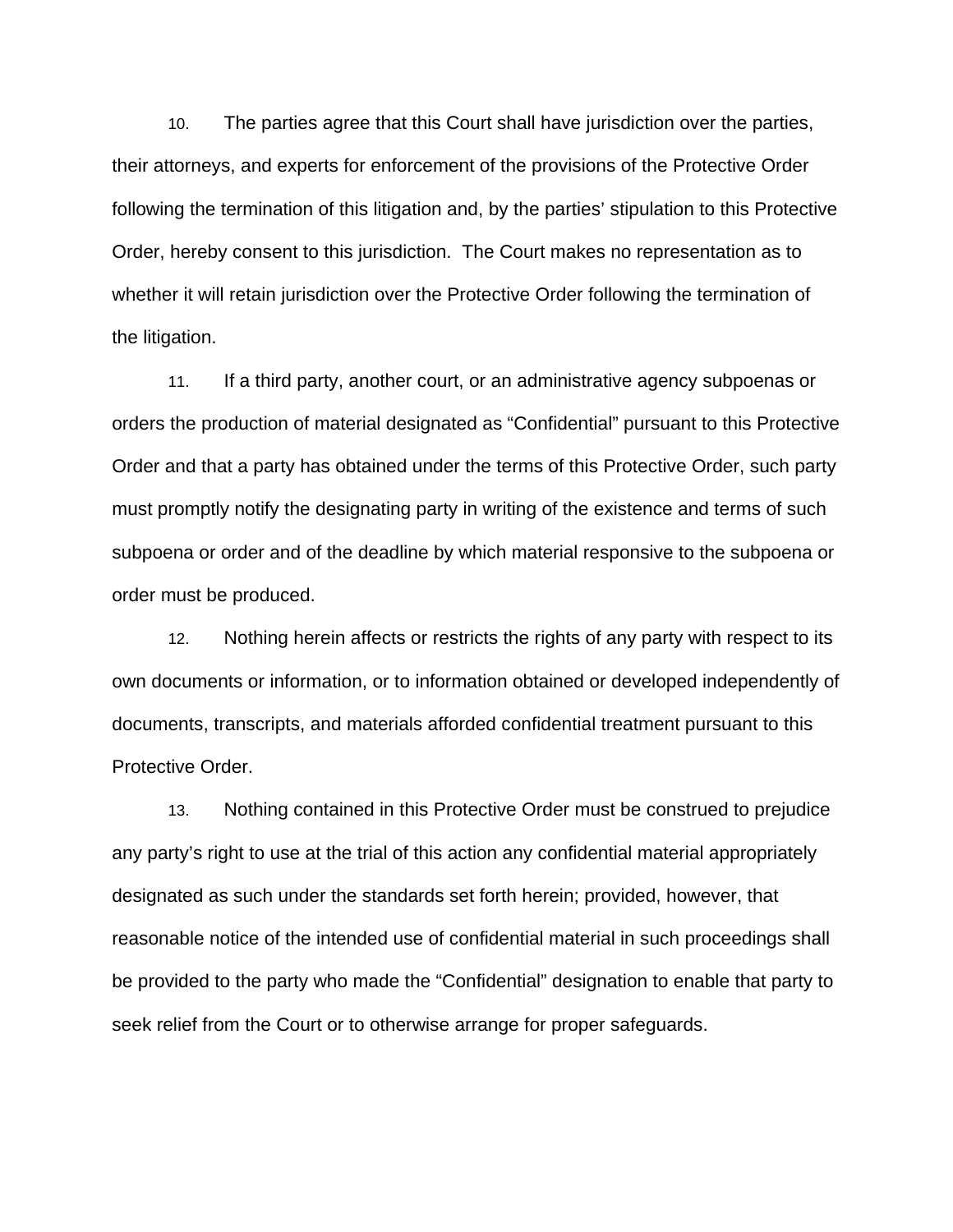14. This Protective Order has been agreed to by the parties to facilitate discovery and the production and disclosure of information in this action. Neither the entry of this Protective Order, the designation of any materials as "Confidential" or the failure to make such designation shall be construed as a concession by the disclosing party that such material or information is relevant or material to any issue in this litigation. Evidence of the existence or nonexistence of a designation under this Protective Order shall not be admissible for any purpose during any proceeding on the merits of this action.

15. Neither the signing of this Protective Order or the disclosure and designation of material as "Confidential" pursuant to this Protective Order shall be construed as a waiver of, or preclude any party from raising, any objection to discovery or asserting any and all privileges against disclosure otherwise available to such party under applicable law, including, but not limited to, attorney-client privilege and work product.

16. Nothing within this Protective Order shall preclude a party from designating materials as "Confidential" that were inadvertently not so designated, provided that written notice is provided to counsel for all parties specifying the document(s) or information and corresponding designation.

17. This Protective Order is entered without prejudice to the right of any party upon motion to the Court in writing to seek additional protective treatment for, or object to the disclosure, production, or introduction into evidence of any information or material that may become the subject of discovery or to seek modification of this Protective Order.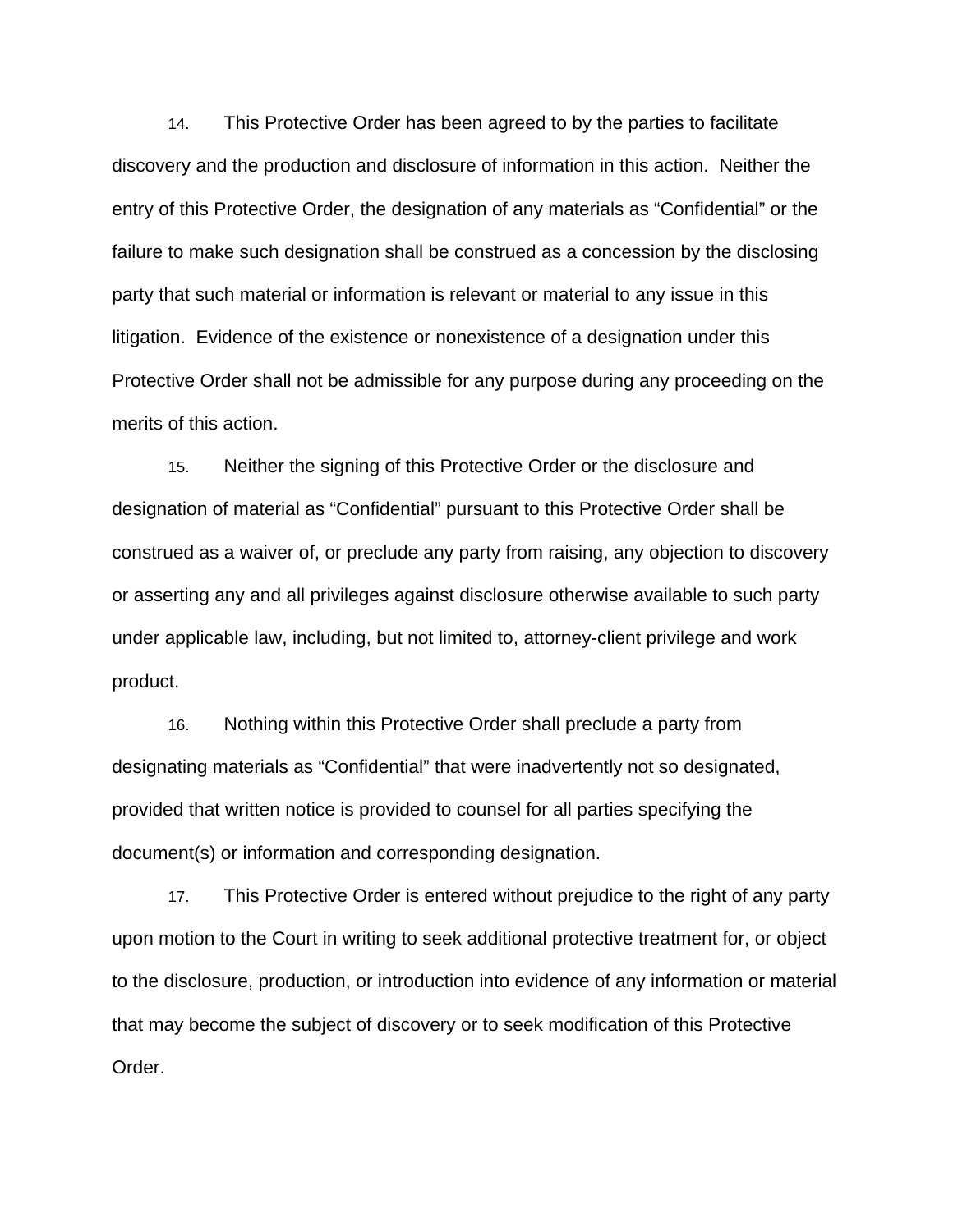18. By agreeing to the entry of this Protective Order, the parties adopt no position as to the authenticity or admissibility of documents produced subject to it.

19. It is the intention of the Parties that the provisions of this Protective Order shall apply to any individuals or entities who may be added as a party to this civil action subsequent to the entry of this Order by the Court. Accordingly, the Parties (collectively and individually) agree that no individual or entity added as a party to this Civil Action shall be allowed to review any Protected Documents until such individual or entity agrees to be bound to the terms of this Order.

This Protective Order is binding on the parties and their attorneys, and on the parties' and their attorneys' successors, executors, personal representatives, administrators, heirs, legal representatives, assigns, subsidiaries, divisions, employees, agents, independent contractors, or other persons or organizations over which they have control.

STIPULATED AND AGREED HERETO BY:

#### s/ E. Martín Enriquez

Mark T. Clouatre (#29892) E. Martín Enriquez (#38886) Wheeler Trigg O'Donnell LLP 1801 California Street, Suite 3600 Denver, Colorado 80202 Telephone: (303) 244-1800 Facsimile: (303) 244-1879 E-mail: **clouatre@wtotrial.com** E-mail: enriquez@wtotrial.com

Michael D. Mulvaney Scott S. Brown Maynard Cooper and Gale PC 2400 Regions Harbert Plaza

s/ Thomas H. Wagner

James R. Cage (#10153) Thomas H. Wagner (#38135) Moye White, LLP 16 Market Square 6th Floor 1400 16th Street Denver, Colorado 80202 Telephone: (303) 292-2900 Facsimile: (303) 292-4510 E-mail: jim.cage@moyewhite.com E-mail: tom.wagner@moyewhite.com

Attorneys for Plaintiff Transwest Trailers, LLC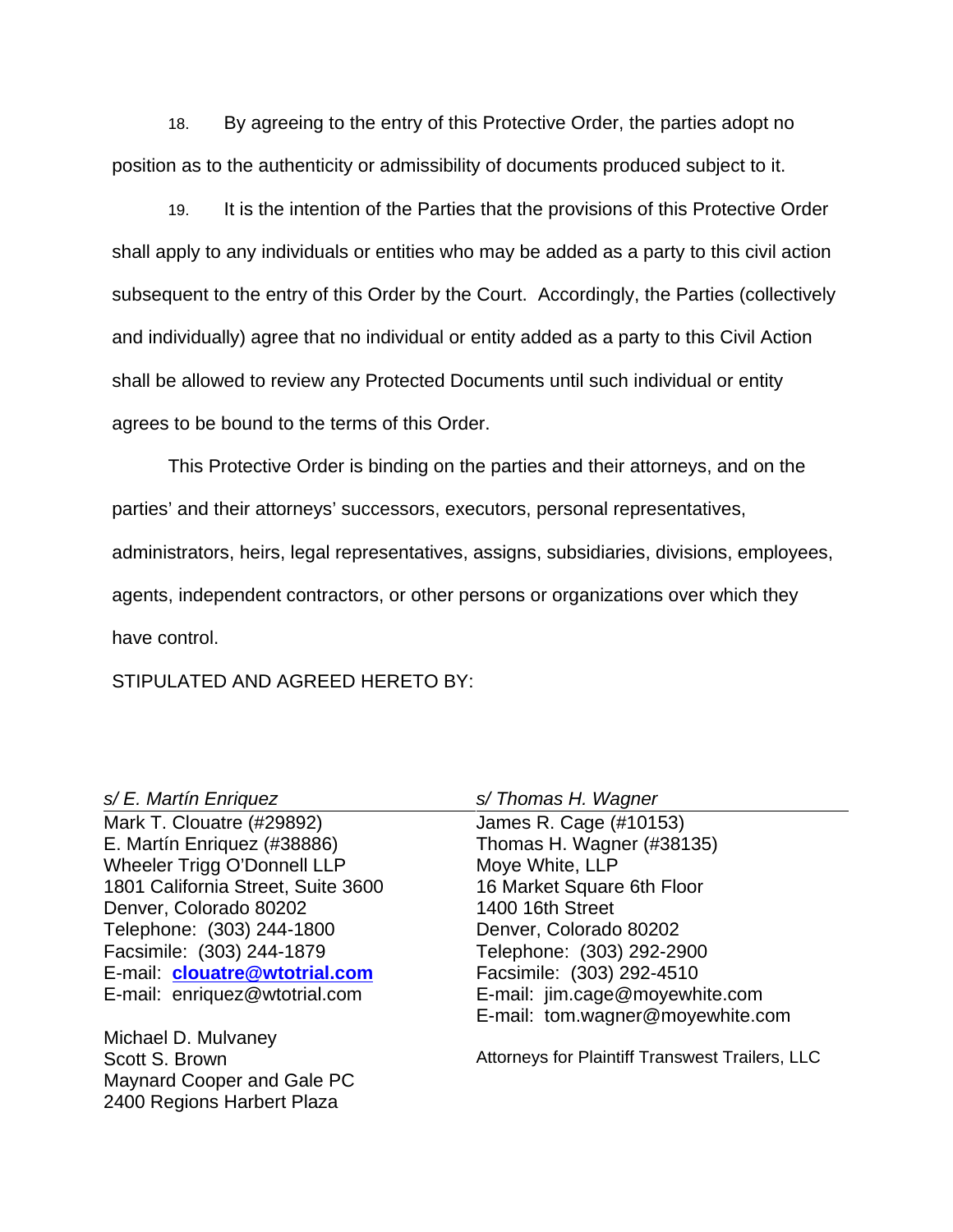1901 Sixth Avenue North Birmingham, Alabama 35203 Telephone: (205) 254-1000 Facsimile: (205) 254-1999 E-mail: **mmulvaney@maynardcooper.com** E-mail: **scottbrown@maynardcooper.com**

Attorneys for Defendant Clement Industries, Inc.

It is so ORDERED, this 21st day of December, 2009.

BY THE COURT:

Michael E. Hegarty

Michael E. Hegarty United States Magistrate Judge